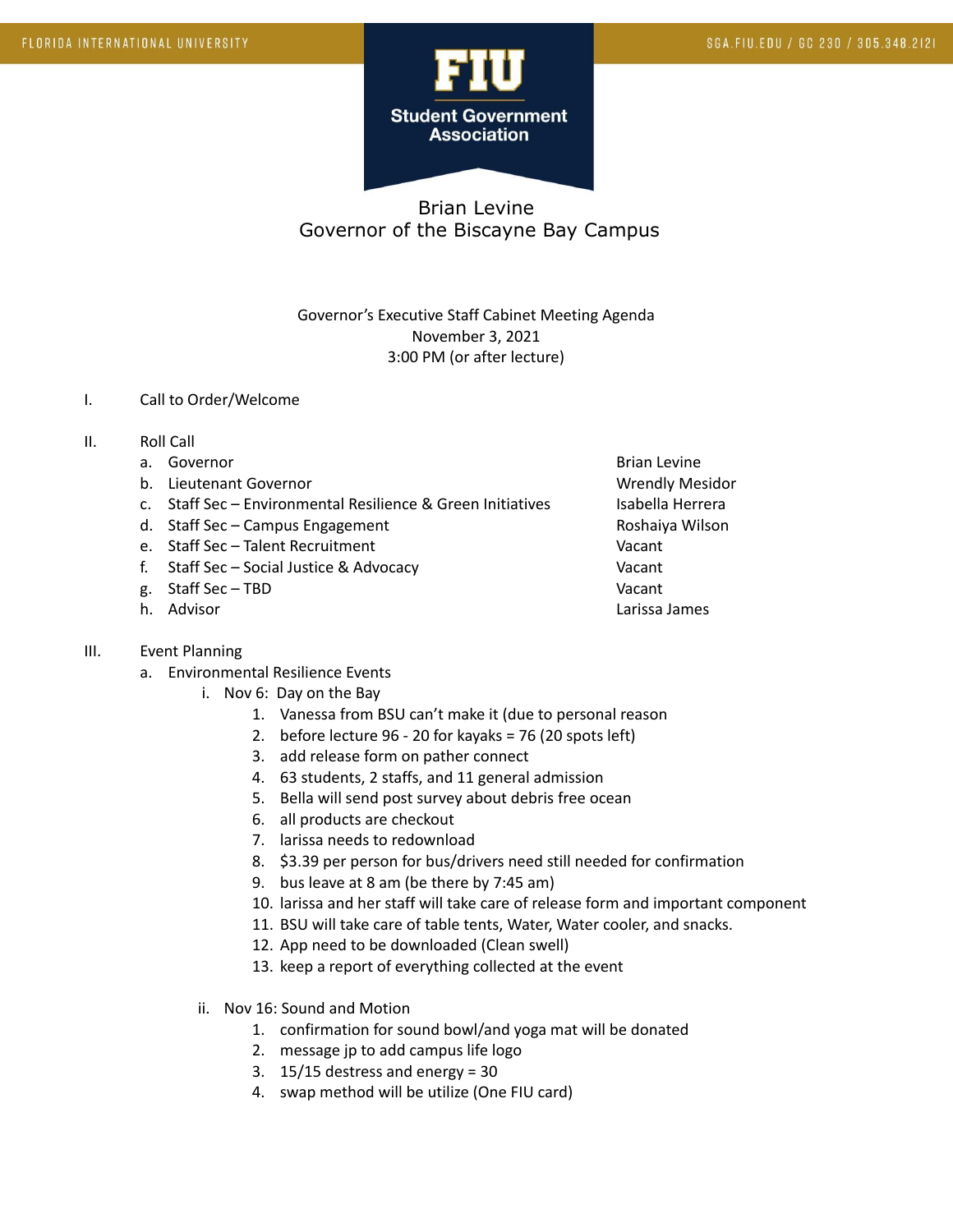

- 5. Good bags possibilities (Limited for participations)
- 6. check with sherry time for sound bowl (15 minutes)
- 7. claudia typical time is adjustable
- 8. possibility of ballroom or outside (Bella prefers outside)
- 9. larissa wil message provos
- 10. ballroom as backup for weather purposes (Outside as main option)
- 11. check with the wellness center for studio room utilization (Larissa) and costs.
- 12. yoga and mats are being paid for (everything else is fine)
- 13. claudia will receive payment after events
- b. Campus Engagement Events
	- i. Nov 3: SGA Mixer: A 3 Course Meal to Network with your Student Government
		- 1. all spots are filled up (Currently)
		- 2. ready to go for tonight
		- 3. rotate tables option if all SGA members does not show
		- 4. promote SGA and open positions (Ice breaker)
	- ii. Nov 18: Desserts from Around the World
		- 1. all 5 desserts are check
		- 2. Roshaiya will be making a list
		- 3. double check for legitimation
		- 4. Roshaiya will meet with Larissa before noon tomorrow
		- 5. Roshaiya will double with ISSS for flags to borrow
- c. Other Events
	- i. Nov 10: Campus Safety Walk
		- 1. at 6 pm
		- 2. Bella will confirm attendance
		- 3. Brian has been reaching out to out to people
		- 4. Rubido will be in attendance
	- ii. Nov 25: Thanksgiving Feast
		- 1. bayview is supportive
		- 2. Brian will develop a marketing plan
- IV. Upcoming Cabinet Meetings
	- a. Canceling cabinet meetings (wrendly and brian will be at round table event)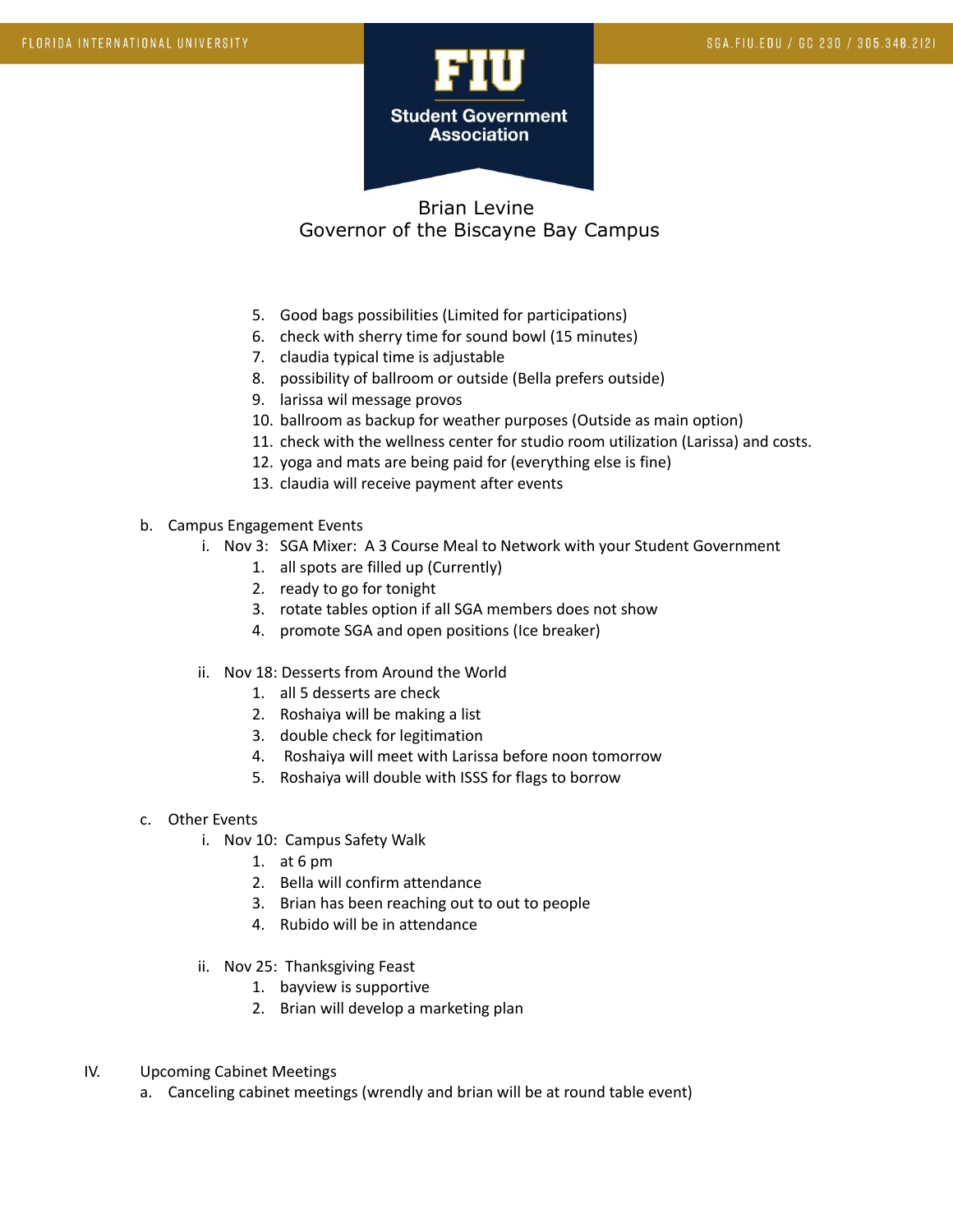

- V. Reports/Updates/Planning
	- a. Lieutenant Governor Wrendly Mesidor
		- i. will be attending roundtable discussions
		- ii. had a discussion with former SGA president jefferson for leadership proposal
		- iii. plan on attending safety walk
		- iv. started the saturday bus option survey
	- b. Staff Secretary Isabella Herrera
		- i. Submitted written report
		- ii. send emails to staffs and environmental department
		- iii. will reach out to claudia
		- iv. student leader with youth conference
		- v. get FIU students involved
		- vi. not much response for community garden (proposing plan)
	- c. Staff Secretary Roshaiya Wilson
		- i. roshaiya met with the chef for preview of mixer event
		- ii. will be host to SGA Mixer
	- d. Governor Brian Levine
		- i. Reach out to Kat to replace plastic to paper straw
		- ii. SSIC Survey <http://go.fiu.edu/Survey>
		- iii. Written Reports/Office Hours need to be implemented
		- iv. Meetings Attended brian met with Kat and Michelle/SPC
		- v. Retreat Working on it
		- vi. Campus Safety Walk Set
		- vii. 2022 Student Leadership Summit Proposal Submitted
		- viii. Commencement They can order their package online and pick up at fair
	- e. Advisor Larissa James
		- 1. larissa is making sure we are prepared (take care of all operations)
		- 2. will get the final quotes
		- 3. rubido will pay for shuttle
		- 4. will be on vacation next friday
		- 5. be out of office by 7 pm
- VI. Announcements